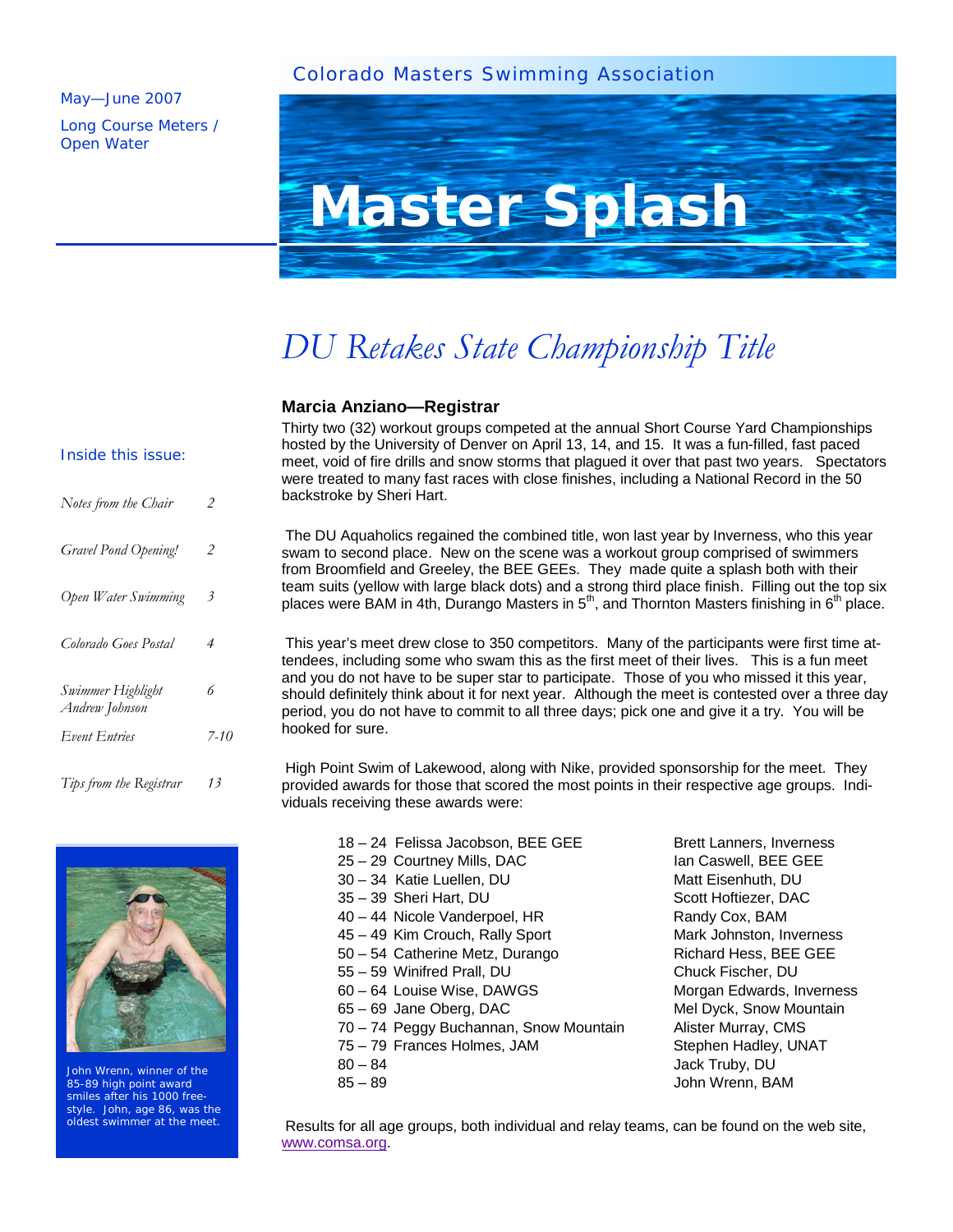#### **COMSA Board of Directors**

**Heather Hagadorn Chairperson heatherlh@msn.com** 

**Nicole Vanderpoel Vice Chairperson nicolevanderpoel@msn.com** 

> **Marcia Anziano Registrar marfer@att.net**

**Kathy Garnier Secretary K\_garnier@msn.com** 

**Susan Nolte Treasurer chrisnolte@msn.com** 

**Kim Crouch Webmaster webmaster@comsa.org** 

**Ellen Campbell Newsletter Editor ColoradoTriClub@comcast.net** 

**Nicole Vanderpoel Long Distance Chairperson nicolevanderpoel@msn.com** 

**Laura Smith Fitness Chairperson Laura.smith.TPA@gmail.com** 

**Mark Plummer Top Ten Chairperson mplummer65@msn.com** 

**Kevin Nash Sanctions Chairperson kbnash@nashbusinesspartners.com** 

> **Chris Nolte Awards Chairperson chrisnolte@msn.com**

**Pete Schwenker Officials Chairperson petes@mcguckin.com** 

**Gary Reese Safety Chairperson swimcoachreese@msn.com** 

**Will Amos Records Chairperson Will.amos@comcast.net**

### *Notes from the Chair*

### **Heather Hagadorn—Chairperson**

Welcome to the Long Course and Open Water edition of Master Splash! Whether you love to compete or just love to swim, here are some events to try this Summer.

#### **Just to Challenge Yourself**

- Le Tour de Pool Check-Off Challenge (swim every event once, even the 200 fly, on your own time, in your own pool)
- Virtual Swim Series Take your time and swim 21 miles of the Catalina Channel, or 28.5 miles around Manhattan! The real races must be completed in a day, but you can take ALL YEAR if you want. This is free to participate in, and the website includes logs that you can use to track your mileage.
- See details and more information at http://www.usms.org/fitness/content/fitnessevents

#### **Real Competition, but FUN!**

- Highlands Ranch Long Course Meet at Lowry, Saturday, June 2, 2007
- Pueblo Open Long Course Meet, June 14-16, 2007
- Prospect Lake Open Water Swims, Saturday, June 30, 2007
- Long Course Nationals in Texas, August 10-13, 2007
- Horsetooth Reservoir Open Water Swims, August 12, 2007

#### **Low-Key Competition – No DQ, no judges, no lost goggles on the start!**

- 5K and 10K postal events How long does it take you to swim 5,000 or 10,000 meters in a pool? Start when you say GO, Swim a 5K, stop as many times as you want, and mail in your time. Or participate in one of the scheduled events to be held at the outdoor 50 meter Lowry pool (targeted for Sunday, June 17th and Sunday, July 8th).
- Swim these events as many times as you want, any time between May 15 and September 15 (turn in your best times)
- Go crazy and challenge yourself: swim the events at altitude and then again at sea level!
- For more information, see www.comsa.org or for all Postal Events, go to http://www.usms.org/longdist/ldnats07/

 The most up-to-date information can be found on the COMSA website. Please sign up to receive email updates, news and notifications: www.comsa.org.

# *Gravel Pond Opens May 2nd, Volunteers Needed*

The Chatfield Gravel Pond opens for the 2007 season on Saturday, May 2nd. Swimming will be available Monday and Wednesday evenings from 4:30-7:00pm, and Saturday mornings from 7:30-10:00am. Swimmers must show their COMSA card to the COMSA monitor before entering the water. Jeff Magouirk will be coordinating the monitors this year. Anyone planning to swim at Chatfield is asked to volunteer to monitor at least one session. Please contact Jeff about helping out so that we can continue to use this facility. Jeff can be reached via email at swimwithfishes@earthlink.net or by phone at 303-469-5996 or 303-596-6933.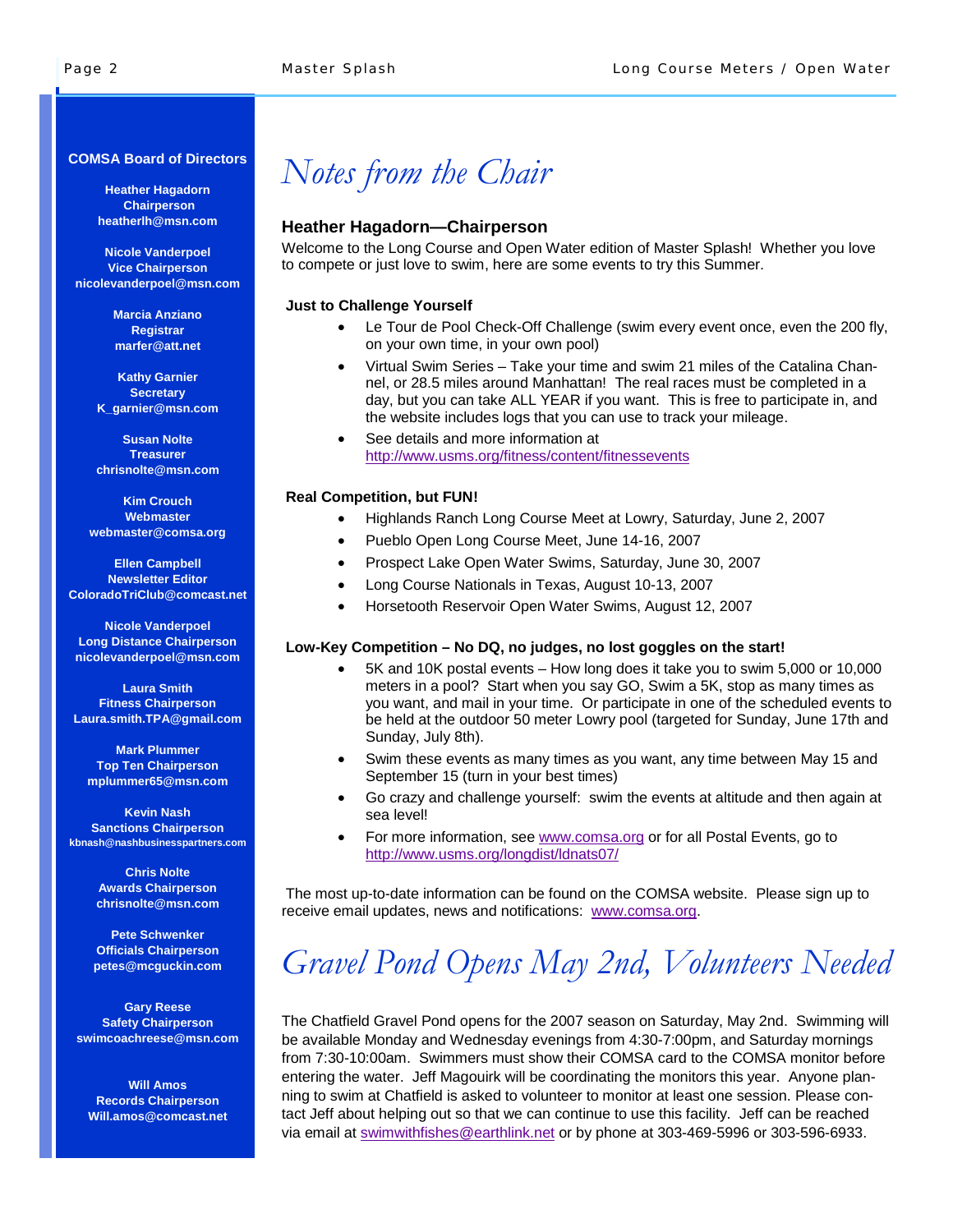### *Open Water Swimming….Give it a Shot!*

### **Laura Smith—Fitness Chairperson**

Let's be realistic. There has never been a shark attack in Colorado. In case you're new to the state or skipped every geography class in elementary school, I'll let you know that we don't have an ocean. Barring the zoo, there are no alligators or crocodiles roaming loose through our bodies of water either. And, to the best of my knowledge, Colorado has no Barracudas, Sting Rays, or Eels. So, why are so many swimmers afraid of open water swimming?

Here are some points for the sport:

- Even if you're the slowest swimmer in your pack of aquatic friends, it's tough to get lapped in a lake.
- You don't have to get out of the water to pee.
- You'll get tan.
- No one will make you swim fly.
- I've seen some things in pools that are worse than anything I've seen floating around in reservoirs and lakes!

 Seriously, there are some great benefits to swimming long course and open water as opposed to always training in a 25 yard pool. When you are swimming continually without breaking stride for turns, you can settle into an uninterrupted rhythm. Although the water can be turbulent (obviously you lose the benefit of lane lines!) and can change your normal stroke, you can use the open water to really focus on technique.

In a short course pool, details become important. You really need to work the turns, be aggressive coming off the walls, etc. However, in open water and long course swimming, efficiency becomes key. It's just you, technique, and a whole lot of water! Because I'm not nearly good enough to come up with this myself, I looked into Terry Laughlin's site about the Total Immersion philosophy….and much of it directly applies to open water success. Here are the key points:

Swim slowly: you need to practice the correct way to swim, before you start picking up the pace and wasting energy in a long event. Practice doesn't make perfect. Perfect practice makes perfect. Seek a coach's advice, learn some drills, and make every stroke you take count.

Leave no trace: excessive splashing is a sure sign of wasted energy. Try to be stealth and smooth in the water.

Swim small: big scissor kicks, swimming 'flat' in the water---these are red flags that you are not getting the most out of the energy you're putting in to the swim. Try to visualize swimming through a hole. You only have so much room to move, so you need to keep all your movements in a limited area. The more side to side movements you make, the less forward propulsion. Yes, you do need to lift your head to site in open water, but don't keep a high head position while stroking. Not only will this drop your hips and create drag, but in a long swim you will start to tighten up through the neck….which transfers to your shoulders…..which becomes a domino effect that can make a long race, seem much longer! Stay relaxed, long, and keep your head in the same neutral position that you would if you were walking down the street.

Proper technique is hard to argue with. However, there are two different philosophies on the mental aspect of long distance training. One camp prefers to be completely mindful while in the midst of long workout. Each stroke is thought out, analyzed, and the swimmer is very cognizant of each and every move they make. The opposing camp, finds it more relaxing to be somewhat disassociated with the workout (i.e. singing songs in your head, thinking of motivational stories, etc.). Personally, I don't believe that there's a right or wrong on this subject. Different things work for different people—but you can have fun trying both methods, or a little of each.

On beautiful summer days when I was growing up, my mom would look sternly at me and my siblings, and tell us to go outside. Using her as my role model, I look very sternly at you all, and strongly encourage you to do the same! Challenge yourself to do a few open water swims. The worst thing that can happen is it will heighten your appreciation of a pool. The best thing that can happen is that you'll fall in love with a new twist on your old swimming routine.

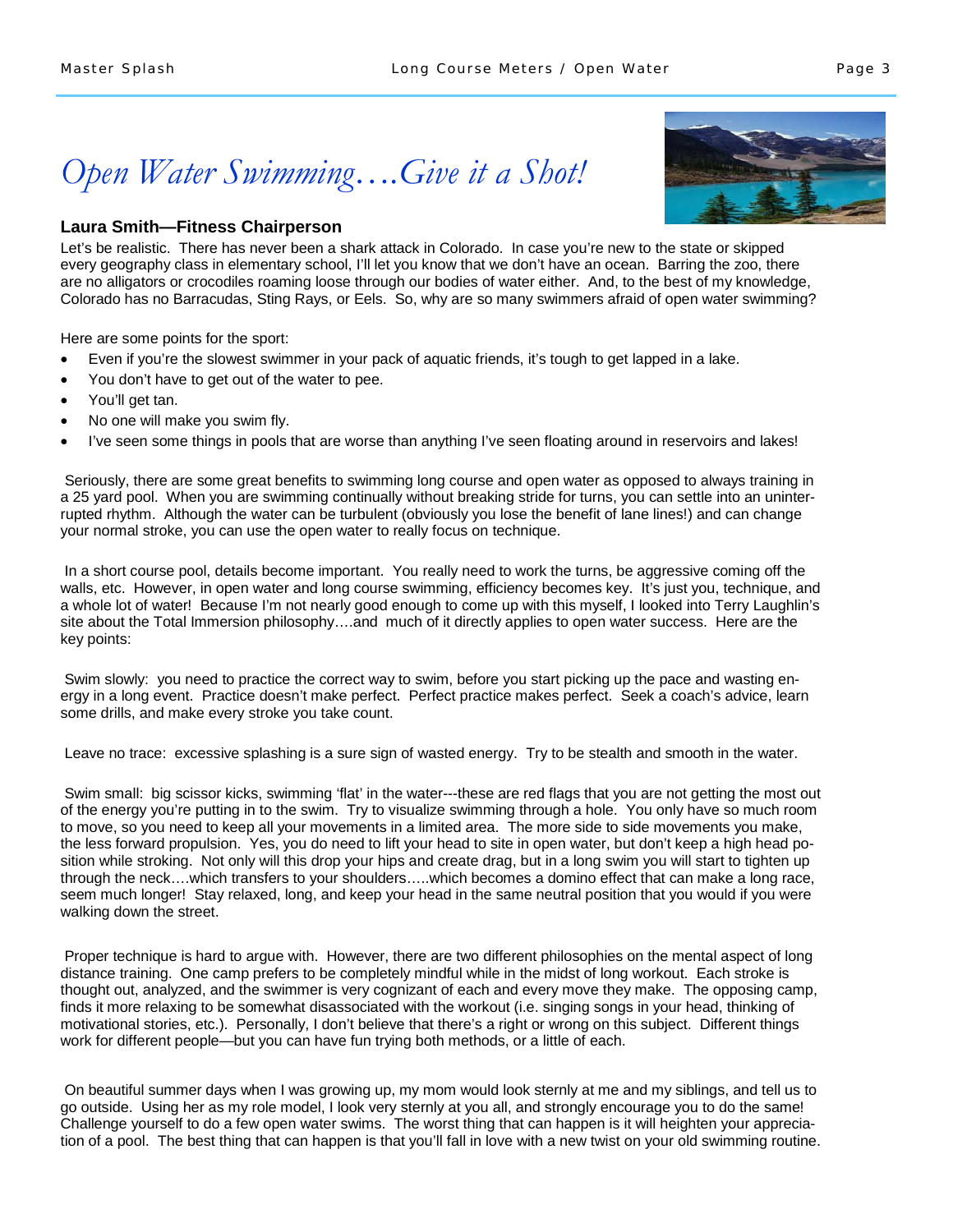

## *Colorado Goes Postal*

### **Nicole Vanderpoel—Long Distance Chairperson**

**You came, you swam, you conquered!** With the largest participation in Colorado's history, we placed 1<sup>st</sup> in the Medium sized teams in the 2007 USMS One Hour Postal Championship, hosted by the Florida Mavericks Masters Team. At 5,280 feet above sea level with no altitude adjustment, that's pretty darn impressive!

 Yes, you heard it, Colorado Masters Swimmers won the Medium sized team award with 23 swimmers participating and 90,950 yards swum. COMSA would like to thank all swimmers who participated and submitted their entries to this year's One Hour Postal in January.

For those who are unfamiliar with USMS Postal Championships, the One Hour

Postal Swim originated 30 years ago in January, by a Stanford Masters Swimmer, Barry Fassenber, now age 69. Barry has swam for one hour straight every year since then. A very small group of individuals carried on the tradition by swimming for one hour straight during January for several years. Now, the One Hour Postal has grown to over 2,000 participants not only in the US, but also throughout the World! The challenge of swimming for an hour straight appeals to those individuals who are crazy or perhaps willing to take risks. You decide which is the case. Nevertheless, Colorado is successful in putting our name on the map of Postal Swimming.

 COMSA would first like to thank Rich Le Duc for his efforts in making this year's One Hour Postal such a success! He graciously hosted the Postal in January at the DAC. In addition, there was a large group of participants organized by Pete Alfino and Matt Beck at the Highlands Ranch Northridge Rec Center, who made a huge impact on the results as well! There were a brave few swimmers who swam the One Hour Postal on their own and we thank their coach and pool for their support as well.

 Last, but certainly not least, COMSA would like to thank all swimmers who participated and submitted your results to the Florida Mavericks. **In simple terms, without you, the pool would be empty!**

The Female swimmers in order of age group include: Courtney Mills, Lisa Kriz, Toni Hecksel, Kathleen Steffe, Nicole Vanderpoel, Kae McDonald, Robyn Popish, Judy Nelsen, Kathy Alfino, Debbie Wilson and Marcia Anziano.

 The Male Swimmers in order of age group include: Tom Evans, Pete Alfino, Dag Seymour, Jerry McHugh, Chris Nolte, John Hughes, Robert Tveitmoe, Hugh Duffy, Carl Selles, Morgan Edwards, Steven McDanal, Alister Murray. These participants entered as CMS, Colorado Masters Swimming. However, there were a few other swimmers from Colorado who participated, but were entered as unattached. We are most thankful for their participation too! Those swimmers include Michael DeSeguin, Mike Nims and Charles Perez. Please forgive me if I left out any swimmers and if so, then please contact me so that I may correct it with the Florida Mavericks.

 Your reward for taking the risk and swimming a Postal is the personal sense of accomplishment and achievement as well as knowing that you contributed to Colorado's success. In addition, all Postal participants should have received their very cool "Colorado Goes Postal" cap. If you would like to receive one of these awesome caps, please read the article on the next Postal Championship!

Those swimmers who did participate in the One Hour Postal are now eligible to participate in the USMS Postal Series Challenge! If you successfully complete and enter the all of the existing 2007 USMS Postal Championships, you will receive the USMS Postal Series Patch! Last year only 26 swimmers successfully completed this Challenge in the entire Country. Make it a goal and go for the remaining Postals. You can find additional information on the USMS.org website under Long Distance Postal Series (on the left hand column).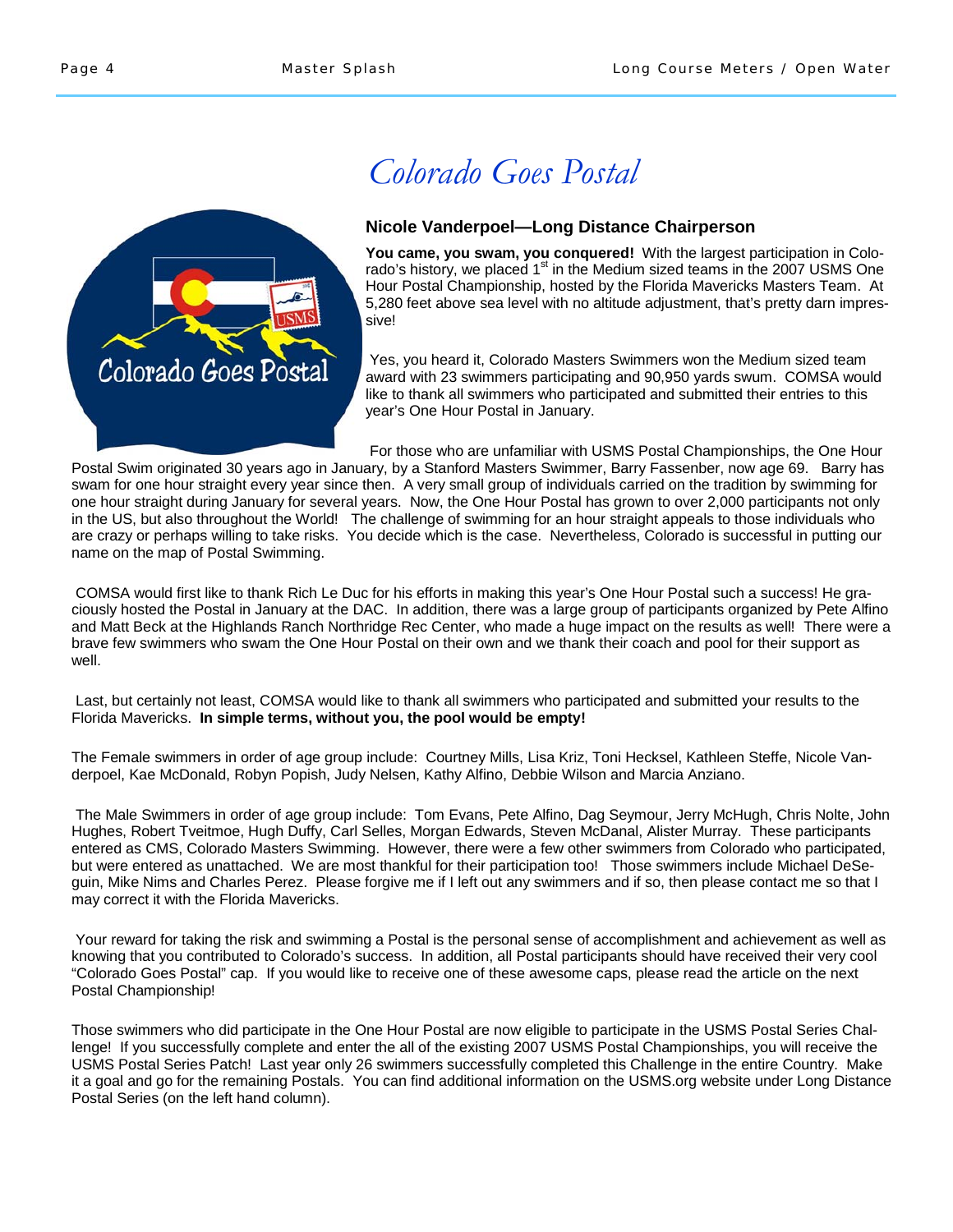### *5K & 10K Postal National Championships*

#### **Nicole Vanderpoel—Long Distance Chairperson**

So you missed the One Hour Postal and really want one of those cool, blue Colorado Goes Postal caps. No worries, you have 2 more chances coming up this Spring and Summer. You think that swimming for One Hour straight is a challenge, try swimming 5,000 or 10,000 Meters straight in a Long Course Pool! Ok, so you can take a break or two if you need to. What could be a better way of celebrating warm weather and swimming outside, than successfully completing the 2007 5K or 10K Postal National Championship?! This year's 5K and 10K Postal Championship is sponsored by the Masters of South Texas and you can find the entry form on the www.usms.org website under Long Distance Championships, 5K & 10K entry form.

 We had a very small group of brave souls last year accomplish the 5K and 10K Postals. But with the success of the One Hour Postal swim under our suits, let's try to match or exceed the number of participants (23) in these Postals. The details are as follows. The 5K and 10K Postal Championships must be swum between May 15<sup>th</sup>, 2007 and September 15<sup>th</sup>, 2007. They need to be swum in a 50 meter Pool. In honor of this great challenge, COMSA is sponsoring 2 dates this summer for you to participate in the 5K or the 10K swim outside at Lowry Pool. The 5000 and 10,000 Meter Swims must be completed in a separate swim and you may participate on both dates. The dates are Sunday, June  $17<sup>th</sup>$  at

7 a.m. and Sunday, July  $8^{th}$  at 7 a.m. It's so much nicer to swim these distances outside and it's a great feeling once you have completed them. You may choose the distance you wish to swim on either day.

In order to reserve a lane, please e-mail nicolevanderpoel@msn.com. Reservations will be taken on a first come, first serve basis. Because COMSA is renting the Lowry Pool for these Postals, please show up if you reserve a lane! You are allowed to share a lane with one other swimmer and no circle swimming allowed. Once we receive your e-mail, we'll keep your name on a list and contact you a week before the swim with any additional details. You will need to bring your own counter/verifier. You will also need to bring a copy of your COMSA card and a check for the entry fees. Entry forms will be provided or you can print off your own! All entries from the Lowry swims will be entered together and as Colorado Masters Swimming (or CMS). If you are unable to attend either dates, but are able to complete the 5K or 10K on your own, please submit as a CMS swimmer. You will all receive a "Colorado Goes Postal" cap after your entries are submitted and will receive 2 caps if you swim both Postals!

 Having the 5K and 10K is a great goal and if you are willing to set this goal, tell your coach about it so that he or she can help you train for success. Remember, winning isn't always about swimming the fastest or the farthest, but your own definition of success!

*Gravel Pond Swimming, Safety First* 

With a large number of swimmers expected to use the Gravel Pond this season, please remember to always keep safety first and abide by the following rules.

- 1. Never swim alone. All swimmers must be USMS registered and swim with a USMS registered swimmer or coach.
- 2. All swimmers must present their 2007 USMS or COMSA card to the monitor before entering the water.
- 3. No swimming is allowed before the scheduled start time or after the scheduled finish time.
- 4. Parking must be in the Kingfisher Lot or the overflow lot at the south end of the pond. No parking is allowed along the road or in the lot adjacent to the pond at anytime.

All swimmers will be asked to sign a waiver stating that they know and will follow the above rules. Swimmers who do not follow the rules will be asked not to return and may be sited by the ranger.

**Opening Day 2006, saw 5-7 brave souls strip down to their swim suits and take the plunge into the 50 degree water. This season the pond opens Saturday, May 2nd, with an anticipated water temperature of 55-57 degrees. Perfect for Alcatraz training!**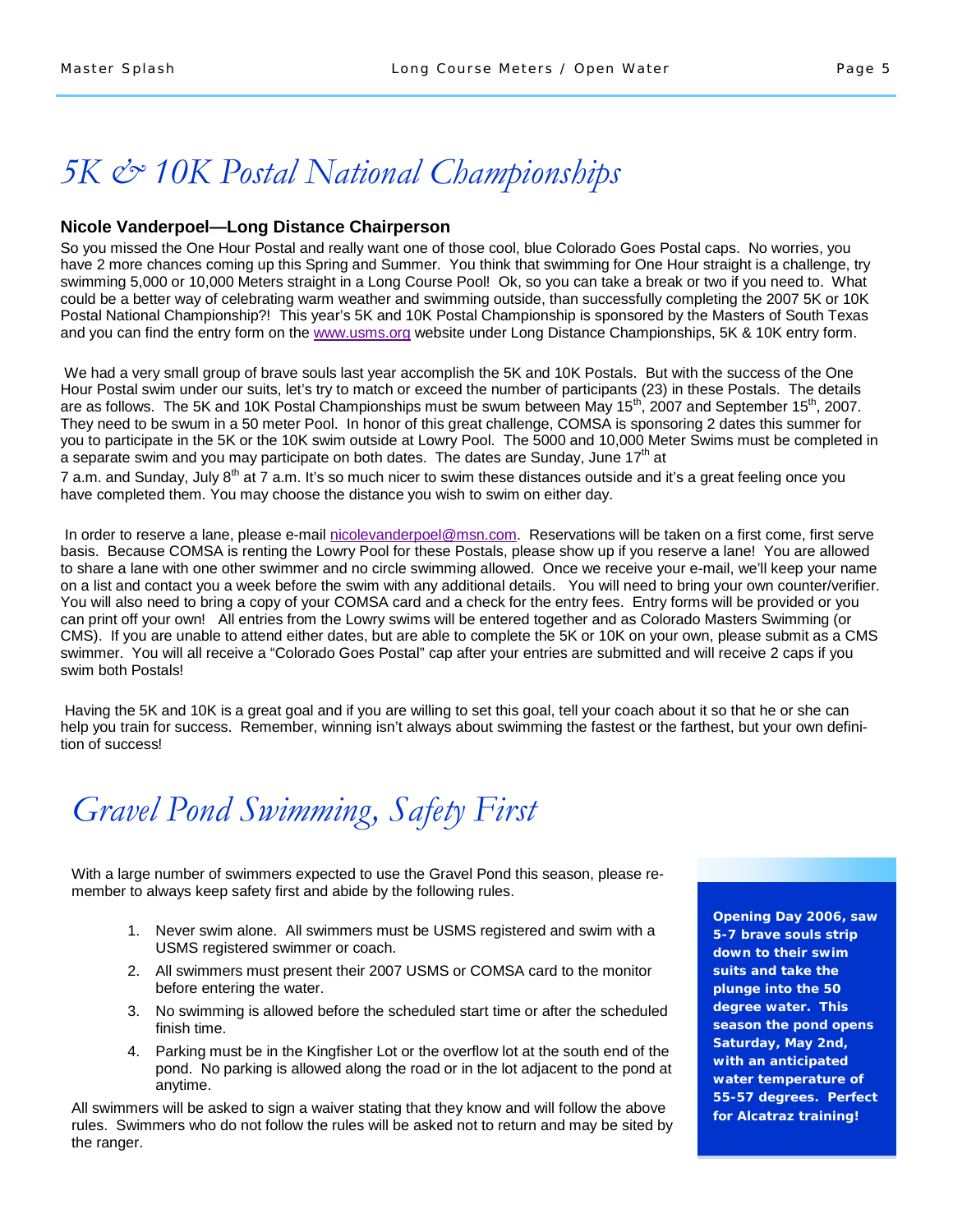### *Thoughts of an Ironman's First Masters Swim Meet*

### **Andrew Johnson—Highlands Ranch Masters**

I started swimming when I was 20 and have worked hard ever since to get faster. It's been a slow process and I have made small gains here and there. I am an Ironman triathlete, so while I swim 5 to 6 days a week, I still have a hard time thinking of myself as a swimmer. This season I decided that I needed to break out my comfort zone and do some events I have not done in the past. My swimming was reaching a bit of a plateau so when the chance to swim in a competitive setting came up, I figured it would be a good chance to bring up my swimming and I signed up for the 500. Having never swum competitively in any event before, the race would certainly be new to me. In an Ironman race, you start with a 2.4 mile swim, or roughly 4200 yards. There are no lane lines, in open water with up to 2,000 other athletes while getting punched and kicked. The idea of my own lane, starting off blocks and not having to navigate buoys was quite inviting.

 The majority of my swim training consists of longer sets, pulling and drills. I do some speed work and recently have added more fast swimming to the regiment. By racing something shorter I was hoping to build up my speed and ability to deal with lactic acid build up that comes with a faster pace. In an Ironman race, the first 500 yards is just the beginning and I try not to get too beat up. For me, racing a 500 would be a sprint race, but I knew it would hurt, just a bit different type of hurt.

 I was a bit nervous on race morning. Sure I had swum some hard 500's for time, but it's always different in competition. Plus, I have no experience at racing the 500 and I didn't really have a plan of attack. I couldn't decide if I wanted to go out hard, finish strong or just stay steady. I decided I would let the swim unfold on its own and go with what I was feeling in the water. Typically I like to go out steady and finish strong, but I was going into the unknown. Since the 500 was the first event of the day, it made it easy for me to wake up, get to the pool and start my warm up. I hit the pool a bit early as I am one of those swimmers that takes awhile to warm up. After a 2k warm up with drills and some race pace swimming, I finally felt ready. I pulled on my speed suit, which I had purchased from a fellow triathlete for \$5, did some last minute stretches and got ready to race.

**Andrew Johnson was one of the top 10 finishers in the 25-29 year old age group in the 2006 Hawaii Ironman Championship.** 

Climbing onto the blocks I focused on the task at hand. I don't use the block often so I was a bit worried about my goggles coming off on entry. I put my toes on the edge waiting for the start. The signal went off and I hit the water clean. My goggles stayed on and my first strokes felt smooth and strong. Feeling strong and confident I decided to go as hard as I could for 400, then hope for the best in the last 100. Going hard and holding on is the opposite of my normal strategy, so I was taking a risk.

My strategy started to come undone around the 250 mark when I started to feel the effects of my early pace. Coming into each wall I was trying to get as much as possible before starting my flip

turn. Pushing off the wall I couldn't stay under very long and I found myself coming up very early. There was no way I was going to do an open turn, but I was on the verge of panic. I tried to focus on my form to ensure that I was being as efficient as possible. I didn't dare try to count my strokes. I couldn't count to 3, and I really didn't want to know how many strokes I needed to go 25 yards. The last 150 yards seemed longer than any Ironman swim I have ever done. My shoulders, lungs and arms ached from the effort. Coming into the last 50 I knew I would make it and that it would be over soon.

Hitting the wall in 6:02 and change, I was happy to climb out of the pool to catch my breath. On the sign up form I had ambitiously written 6:00 as my anticipated time, so I was right on. After a short cool down, some stretching and getting into some dry clothes I spoke with Matt Beck, the coach of the Highlands Ranch Masters, and organizer of the meet. Matt has been a great help to me and been instrumental in my progress as a swimmer. He told me that he started to worry about me when he saw that my first 50 was done in 32 seconds, much faster than what I normally swim. I was shocked to hear that I went out that fast and agreed that maybe my strategy and pacing were a bit off.

Overall I was really happy with how I performed. I took a risk and got out of my comfort zone. That was the whole goal of the meet. I knew I wasn't going to win, not even my heat. The purpose was to boost my high-end speed and there is no better way to do that than by racing. My experience was made better by all the other swimmers at the meet. Everyone was friendly, helpful and encouraging. I felt comfortable and the meet was well organized. It seems to me that swimmers are an encouraging group and will do what they can to help out those with less experience. As a triathlete, I can attest that not all sports have that type of welcoming environment. So, if you are an elite swimmer, you already know how fun a swim meet can be. If you have never swum competitively, or don't consider yourself competitive, you should sign up for the next meet in your area. It's not about who wins, it's about having fun, challenging yourself and becoming a better swimmer.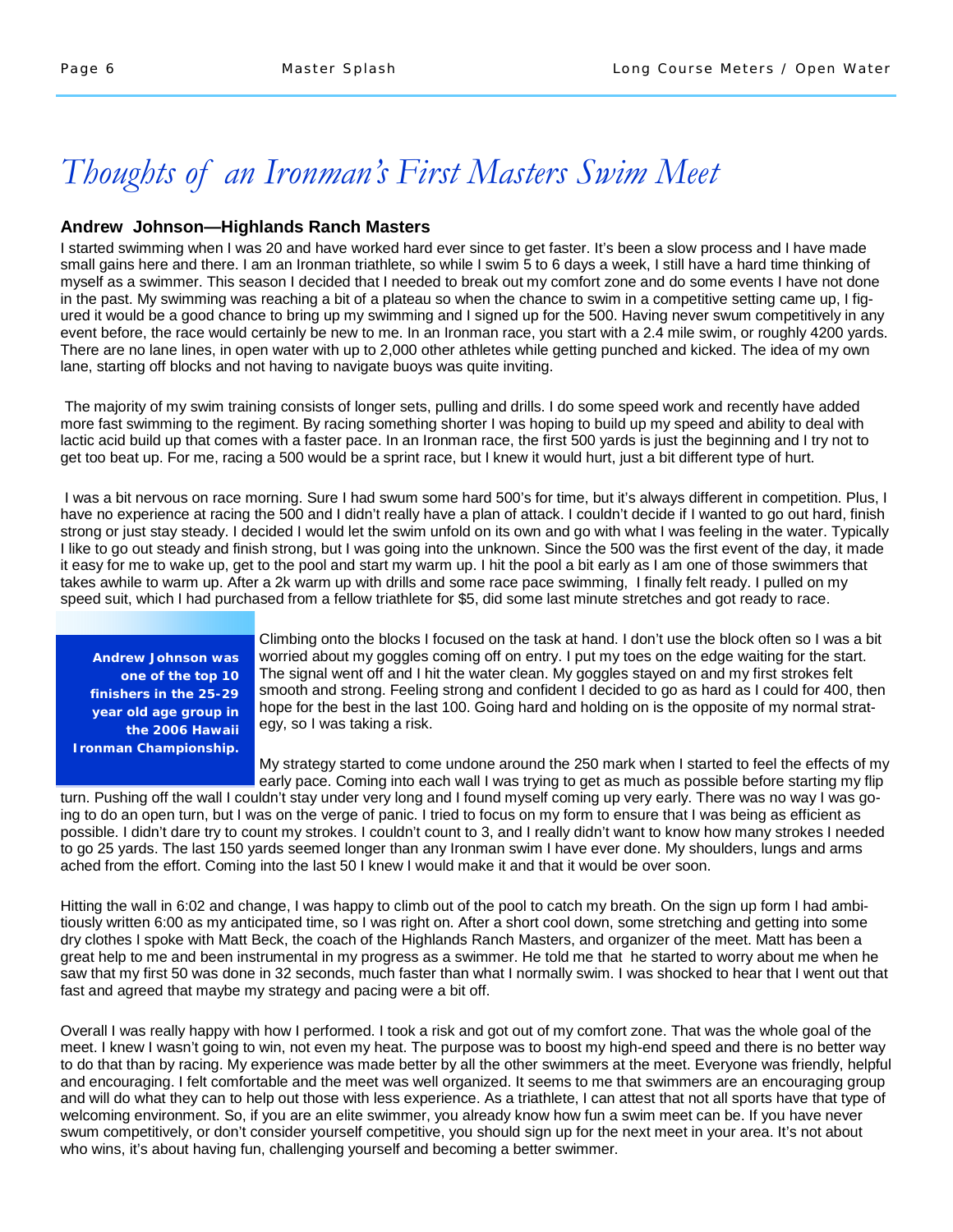



### **SWIMMERS -- MARK YOUR CALENDARS!! HORSETOOTH OPENWATER SWIM Fort Collins, CO, AUGUST 12, 2007**

### **10K SWIM**

Point-to-Point Swim - No Wet Suit! Each swimmer must be accompanied by a support craft and paddler. Support craft & paddler will be arranged for a fee for the first 25 registrants paying for them. All other swimmers must provide their own support craft and paddler. Limit: total of 100 swimmers Swimmers must (1) have swum this event previously OR (2) be approved by the race committee prior to registration. Contact: 10kinfo@horsetoothswim.com

### **2.4 MILE SWIM**

Wetsuit and No-Wetsuit Divisions Out and back course Unlimited number of Masters Swimmers Contact: 2.4info@horsetoothswim.com

Swimmers 13 to 18 must be approved by Team Vortex Swim Club race committee prior to registration Contact: agegroupinfo@horsetoothswim.com

**1 Mile (13 & over), 1000 yds (10 – 18), 250 yds (10 & under)** 

Contact: agegroupinfo@horsetoothswim.com

*For more information* www.horsetoothswim.com *Registration at* www.active.com 12:01 a.m., April 1, 2007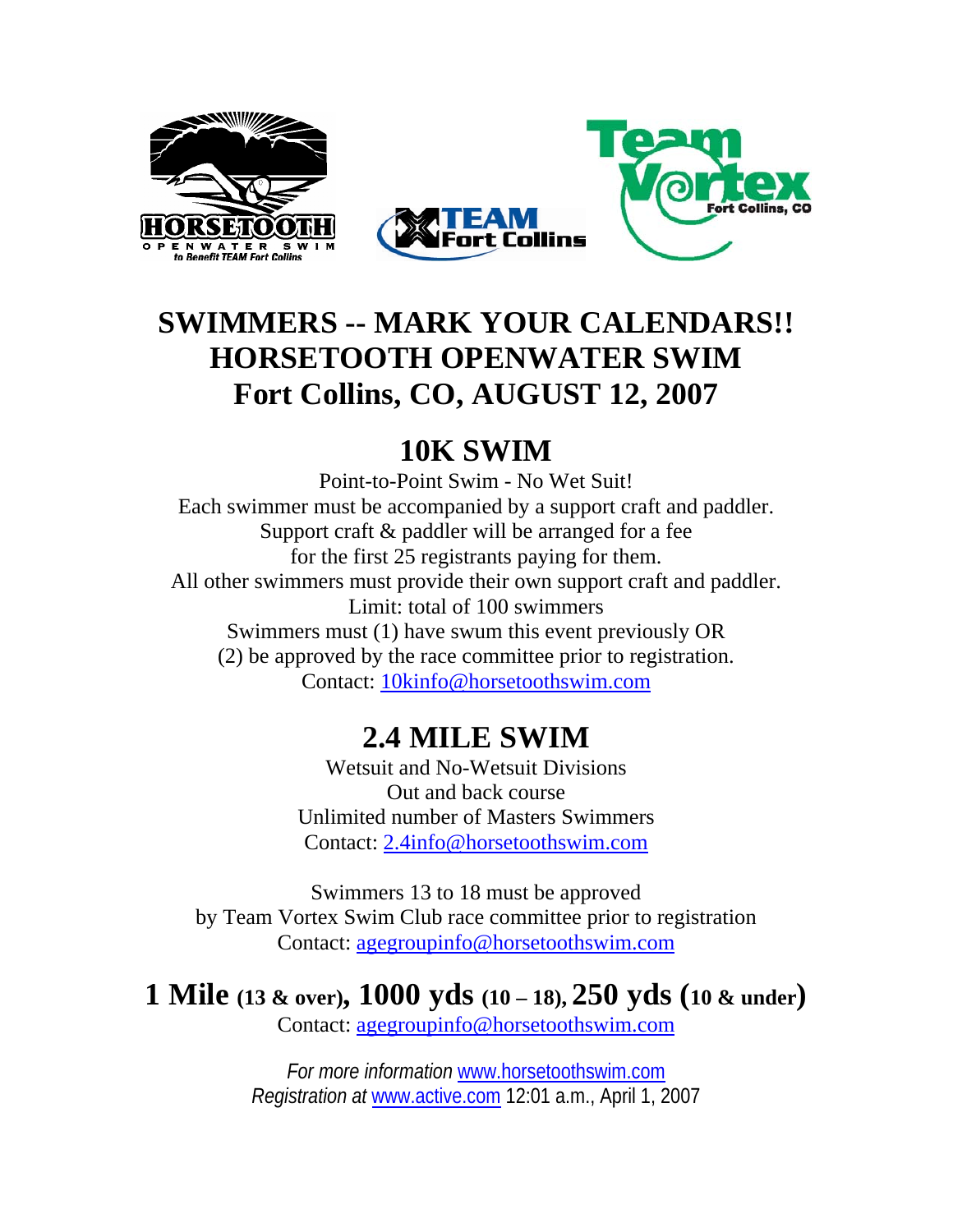*Looking for Volunteers* 

#### **Heather Hagadorn—COMSA Chairperson**

Have you ever thought you'd like to get further involved in our organization. We need volunteers for the following positions. If you or someone you know would like to take one of these positions, please contact Heather at heatherlh@msn.com, or (303) 744-6381.

#### **Coaches Chair**

The Coaches Chair is responsible for communicating with all COMSA Coaches, to disseminate updates and information related to COMSA activities. Such activities might include Meets, Clinics, Postal Events, Special Activities and other Events that did not make it into our newsletters.

Generally, this communication can be made via email.

#### **Convention Delegates**

This year we can send up to eight COMSA volunteers as Delegates to the National USAS (United States Aquatic Sports) Convention in Anaheim, CA. The 2007 Convention, covering Masters, USA Swimming, Water Polo, Synchronized Swimming and Diving, will be a forum for establishing the Rules governing our swimming. It is an opportunity to meet other Masters Swimmers from around the country, and it provides COMSA a chance to contribute to the future and growth of our sport.

The Convention will be held September 26-30. For more information, please visit http://www.usms.org/admin/conv/. If you would like to be a Delegate, please contact Heather. Delegates must be current COMSA members, who are willing to contribute time, implement ideas, and share the information with the rest of our membership. COMSA pays for airfare, ½ hotel (pairing up covers the whole cost) and airport transportation.

I'd like to thank all of our volunteers for all they do for COMSA and welcome new volunteers to the following positions:

 Kim Crouch is the new COMSA Webmaster. Kevin Nash is the new Sanctions Chair. Heide Crino is the new CMS team coordinator.

Thank you to all of our volunteers!



### *COMSA 2006 All-Americans*

**COMSA would like to congratulate the following COLORADO MASTERS SWIMMERS who received All-American honors in individual and / or relay events in 2006.** 

**Richard Abrahams Ellen Campbell Brendan Coyne Communist Richard Abrahams Area Kathy Garnier Trip Hedrick Sheri Hart Sheri Hart Trip Hedrick** Constant Trip Hedrick **Richard Hess Mark Johnston Steve Kahl Corinna Maleike Michael Mann Barbara Miller John Myers Dennis O'Brien Bob Patten John C. Smith Paul Smith Brooke Taflinger Susan Von der Lippe Charles Wolff Charles Steve Wood States Zurcher** 

- 
-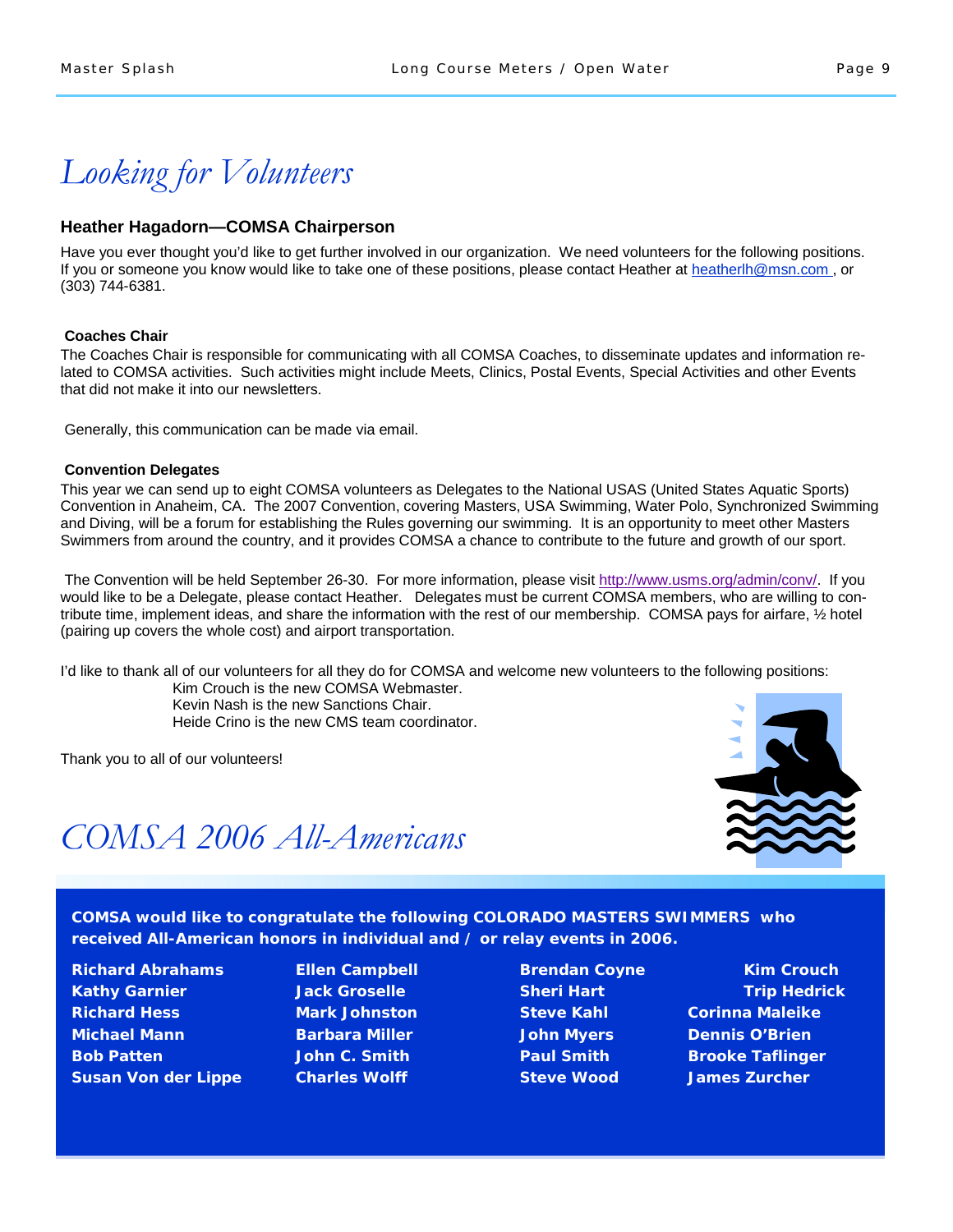### **4th Annual Highlands Ranch Long Course Masters Invitational Saturday, June 2nd, 2007 Meet Information**

**Sanctioned by USMS - #32-07-11-S**

**FACILITY** Lowry Swimming Pool – 6 Lane, 50 Meter Pool. 5 Lanes may be used for competition and 1 lane for continuous warm-up/warm-down.

> **LOWRY POOL:** 775 Alton Way Building # 695 Denver, CO 80230

- **TIMES** Saturday, June 2<sup>nd</sup> 2007 7:30AM Warm-Up 8:30AM Start
- **AGE GROUPS** 19-24, 25-29, 30-34, 35-39, 40-44,......100+ No awards at this meet.
- **ELIGIBILITY** Only current USMS registered members with a USMS 2007 Registration Card.
- **ENTRIES** Entry forms accompanied by entry fees and a copy of your USMS card, are DUE (Not just postmarked) in the hands of the Entry Coordinator by Saturday, May 26<sup>th</sup>, 2007 at 5:00PM.

Send entries to: **Matt Beck / HRA 8801 S. Broadway Highlands Ranch, CO 80126** 

Contact Information: Phone – (303) 471-8942 E-mail **(Preferred)** – [texbeck25@aol.com](mailto:texbeck25@aol.com) Entry Fees: Flat Fee of \$20.00 for up to **5 events Make Checks payable to Highlands Ranch Masters TEAM WEBSITE:** <http://highlandsranch.usswim.net/HRCA%20MASTERS.htm>

**RULES** Rules to be enforced per the 2007 USMS Rule Book

### *Events and Event Numbers*

| <u>Women</u> | Men                      | Event            |                                                                                             |
|--------------|--------------------------|------------------|---------------------------------------------------------------------------------------------|
|              | 2                        | 400 Free         | (10-15 Min. break after last heat of event 2)                                               |
| 3            | 4                        | 50 Butterfly     |                                                                                             |
| 5            | 6                        | 100 Backstroke   |                                                                                             |
| 7            | 8                        | 200 Breaststroke |                                                                                             |
| 9            | 10                       | 50 Freestyle     |                                                                                             |
| 11           | 12                       | 100 Butterfly    |                                                                                             |
| 13           | 14                       | 200 Backstroke   |                                                                                             |
| 15           | 16                       | 200 Ind. Medley  |                                                                                             |
| 17           | 18                       | 50 Breaststroke  |                                                                                             |
| 19           | 20                       | 100 Freestyle    |                                                                                             |
| 21           | 22                       | 200 Butterfly    |                                                                                             |
| 23           | 24                       | 50 Backstroke    |                                                                                             |
| 25           | 26                       | 100 Breaststroke |                                                                                             |
| 27           | 28                       | 200 Freestyle    |                                                                                             |
|              | <b>20 MINUTE WARM UP</b> |                  |                                                                                             |
| 29           | 30                       |                  | 1500 Freestyle (Estimated start time will be posted on HRCA Masters website Friday, June 1) |
|              |                          |                  |                                                                                             |

**Note:** In the interest of time, men and women may be combined and swim in the same heat in any event.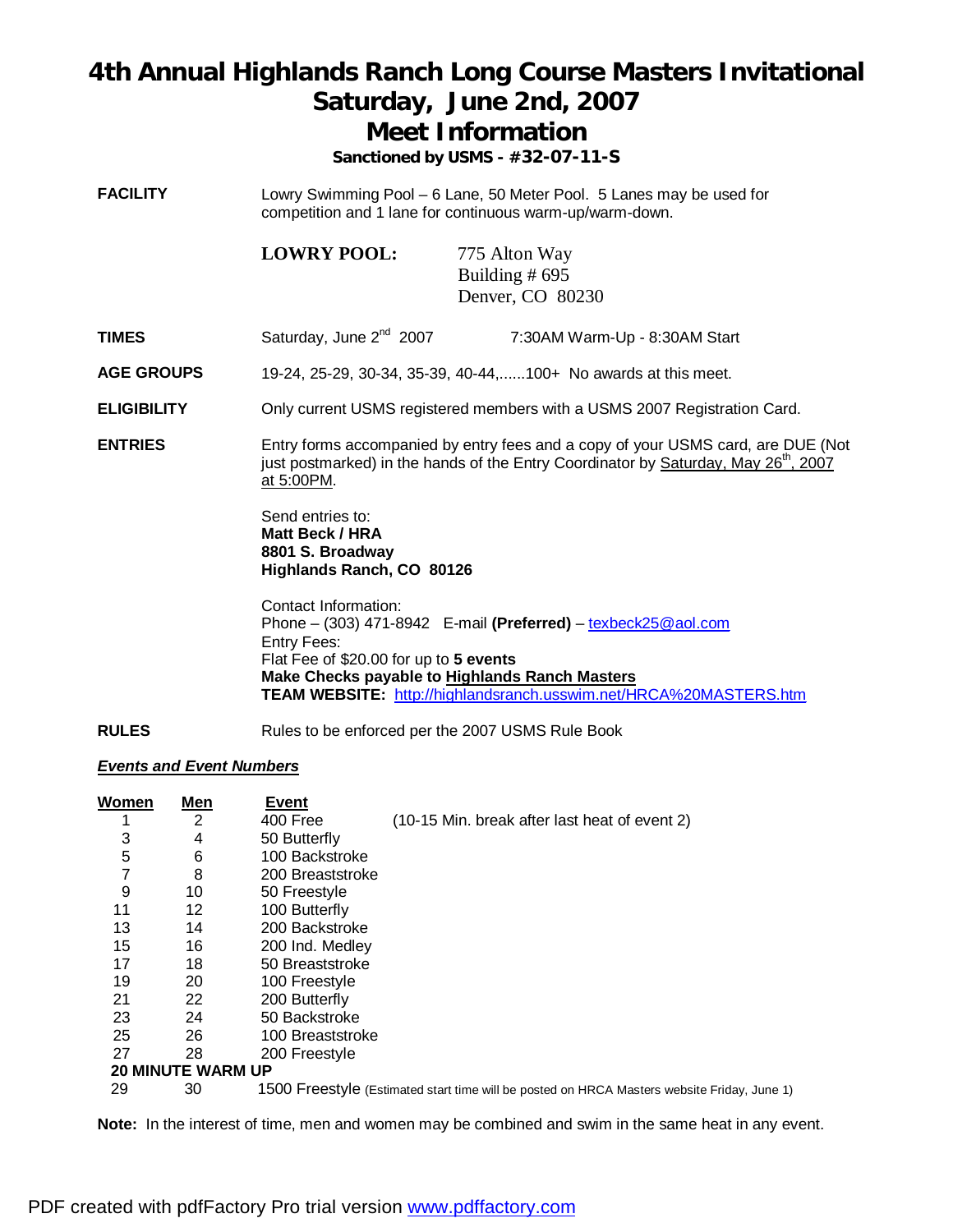### **4 th Annual Highlands Ranch Long Course Masters Invitational Saturday, June 2nd, 2007 Entry Form**

**Sanctioned by USMS - #32-07-11-S**

| Last Name $\frac{1}{\sqrt{1-\frac{1}{2}}\sqrt{1-\frac{1}{2}}\sqrt{1-\frac{1}{2}}\sqrt{1-\frac{1}{2}}\sqrt{1-\frac{1}{2}}\sqrt{1-\frac{1}{2}}\sqrt{1-\frac{1}{2}}\sqrt{1-\frac{1}{2}}\sqrt{1-\frac{1}{2}}\sqrt{1-\frac{1}{2}}\sqrt{1-\frac{1}{2}}\sqrt{1-\frac{1}{2}}\sqrt{1-\frac{1}{2}}\sqrt{1-\frac{1}{2}}\sqrt{1-\frac{1}{2}}\sqrt{1-\frac{1}{2}}\sqrt{1-\frac{1}{2}}\sqrt{1-\frac{1}{2}}\sqrt{1-\frac{$ |                 |     |      |                                                                                                      |             |  |             |          | First Name                                                                                                                                                                                                                                                                                                                                                                                                                                                                                                                                                                                                                                                                                                                                                                                                                                               |  |  |
|-------------------------------------------------------------------------------------------------------------------------------------------------------------------------------------------------------------------------------------------------------------------------------------------------------------------------------------------------------------------------------------------------------------|-----------------|-----|------|------------------------------------------------------------------------------------------------------|-------------|--|-------------|----------|----------------------------------------------------------------------------------------------------------------------------------------------------------------------------------------------------------------------------------------------------------------------------------------------------------------------------------------------------------------------------------------------------------------------------------------------------------------------------------------------------------------------------------------------------------------------------------------------------------------------------------------------------------------------------------------------------------------------------------------------------------------------------------------------------------------------------------------------------------|--|--|
| MALE or FEMALE (Circle one)                                                                                                                                                                                                                                                                                                                                                                                 |                 |     |      |                                                                                                      | USMS Number |  |             |          |                                                                                                                                                                                                                                                                                                                                                                                                                                                                                                                                                                                                                                                                                                                                                                                                                                                          |  |  |
| Birthday                                                                                                                                                                                                                                                                                                                                                                                                    |                 |     |      |                                                                                                      |             |  |             | $Age \_$ |                                                                                                                                                                                                                                                                                                                                                                                                                                                                                                                                                                                                                                                                                                                                                                                                                                                          |  |  |
|                                                                                                                                                                                                                                                                                                                                                                                                             |                 |     |      |                                                                                                      |             |  |             |          |                                                                                                                                                                                                                                                                                                                                                                                                                                                                                                                                                                                                                                                                                                                                                                                                                                                          |  |  |
|                                                                                                                                                                                                                                                                                                                                                                                                             |                 |     |      |                                                                                                      |             |  |             |          |                                                                                                                                                                                                                                                                                                                                                                                                                                                                                                                                                                                                                                                                                                                                                                                                                                                          |  |  |
|                                                                                                                                                                                                                                                                                                                                                                                                             |                 |     |      |                                                                                                      |             |  |             |          | $\mathsf{Zip} \longrightarrow$                                                                                                                                                                                                                                                                                                                                                                                                                                                                                                                                                                                                                                                                                                                                                                                                                           |  |  |
|                                                                                                                                                                                                                                                                                                                                                                                                             |                 |     |      |                                                                                                      |             |  |             |          |                                                                                                                                                                                                                                                                                                                                                                                                                                                                                                                                                                                                                                                                                                                                                                                                                                                          |  |  |
|                                                                                                                                                                                                                                                                                                                                                                                                             |                 |     |      |                                                                                                      |             |  |             |          |                                                                                                                                                                                                                                                                                                                                                                                                                                                                                                                                                                                                                                                                                                                                                                                                                                                          |  |  |
| Event#                                                                                                                                                                                                                                                                                                                                                                                                      | <b>Distance</b> |     |      | <b>Stroke</b>                                                                                        |             |  | <b>Time</b> |          |                                                                                                                                                                                                                                                                                                                                                                                                                                                                                                                                                                                                                                                                                                                                                                                                                                                          |  |  |
| $\frac{1}{2}$ 50 100 200                                                                                                                                                                                                                                                                                                                                                                                    |                 | 400 |      |                                                                                                      |             |  |             |          |                                                                                                                                                                                                                                                                                                                                                                                                                                                                                                                                                                                                                                                                                                                                                                                                                                                          |  |  |
| $\frac{1}{2}$ 50 100 200                                                                                                                                                                                                                                                                                                                                                                                    |                 | 400 |      |                                                                                                      |             |  |             |          |                                                                                                                                                                                                                                                                                                                                                                                                                                                                                                                                                                                                                                                                                                                                                                                                                                                          |  |  |
| $\frac{1}{\sqrt{50}}$                                                                                                                                                                                                                                                                                                                                                                                       | 100 200         | 400 |      |                                                                                                      |             |  |             |          |                                                                                                                                                                                                                                                                                                                                                                                                                                                                                                                                                                                                                                                                                                                                                                                                                                                          |  |  |
| 50 100 200                                                                                                                                                                                                                                                                                                                                                                                                  |                 | 400 |      |                                                                                                      |             |  |             |          |                                                                                                                                                                                                                                                                                                                                                                                                                                                                                                                                                                                                                                                                                                                                                                                                                                                          |  |  |
| $\frac{1}{2}$ 50 100 200                                                                                                                                                                                                                                                                                                                                                                                    |                 | 400 |      | Free Back Breast Fly IM ________________                                                             |             |  |             |          |                                                                                                                                                                                                                                                                                                                                                                                                                                                                                                                                                                                                                                                                                                                                                                                                                                                          |  |  |
| $\frac{1500}{2}$                                                                                                                                                                                                                                                                                                                                                                                            |                 |     | Free |                                                                                                      |             |  |             |          |                                                                                                                                                                                                                                                                                                                                                                                                                                                                                                                                                                                                                                                                                                                                                                                                                                                          |  |  |
| Example                                                                                                                                                                                                                                                                                                                                                                                                     |                 |     |      |                                                                                                      |             |  |             |          |                                                                                                                                                                                                                                                                                                                                                                                                                                                                                                                                                                                                                                                                                                                                                                                                                                                          |  |  |
|                                                                                                                                                                                                                                                                                                                                                                                                             |                 |     |      | $\underline{2}$ 50 100 200(400) Free Back Breast Fly IM $\underline{5:00.00}$                        |             |  |             |          |                                                                                                                                                                                                                                                                                                                                                                                                                                                                                                                                                                                                                                                                                                                                                                                                                                                          |  |  |
|                                                                                                                                                                                                                                                                                                                                                                                                             |                 |     |      |                                                                                                      |             |  |             |          | Amt. Due (Check made to Highlands Ranch Masters) = \$20.00 <b>TOTAL for all entries up to 5 events</b>                                                                                                                                                                                                                                                                                                                                                                                                                                                                                                                                                                                                                                                                                                                                                   |  |  |
|                                                                                                                                                                                                                                                                                                                                                                                                             |                 |     |      | SUPERVISING SUCH ACTIVITIES. In addition, I agree to abide by and be governed by the rules of USMS." |             |  |             |          | "I, the undersigned participant, intending to be legally bound, hereby certify that I am physically fit and have not been otherwise informed by a physician. I<br>acknowledge that I am aware of all of the risks inherent in Masters Swimming (training and competition), including possible permanent disability or death, and<br>agree to assume all of those risks. AS A CONDITION OF MY PARTICIPATION IN THE MASTERS SWIMMING PROGRAM OR ANY ACTIVITIES INCIDENT<br>THERETO, I HEREBY WAIVE ANY AND ALL RIGHTS TO CLAIMS FOR LOSS OR DAMAGES, INCLUDING ALL CLAIMS FOR LOSS OR DAMAGES CAUSED<br>BY THE NEGLIGENCE, ACTIVE OR PASSIVE, OF THE FOLLOWING: UNITED STATES MASTERS SWIMMING, INC., THE LOCAL MASTERS SWIMMING<br>COMMITTEES, THE CLUBS, HOST FACILITIES, MEET SPONSORS, MEET COMMITTEES, OR ANY INDIVIDUALS OFFICIATING AT THE MEETS OR |  |  |
|                                                                                                                                                                                                                                                                                                                                                                                                             |                 |     |      |                                                                                                      |             |  |             |          |                                                                                                                                                                                                                                                                                                                                                                                                                                                                                                                                                                                                                                                                                                                                                                                                                                                          |  |  |

**Send form to : Matt Beck / HRA, 8801 S. Broadway, Highlands Ranch, CO 80126** 

**DUE IN ENTRY COORDINATOR'S HANDS BY Saturday, May 26th , 5:00PM – NO EXCEPTIONS!! PAYMENT AND COPY OF USMS CARD MUST ACCOMPANY ENTRIES!!**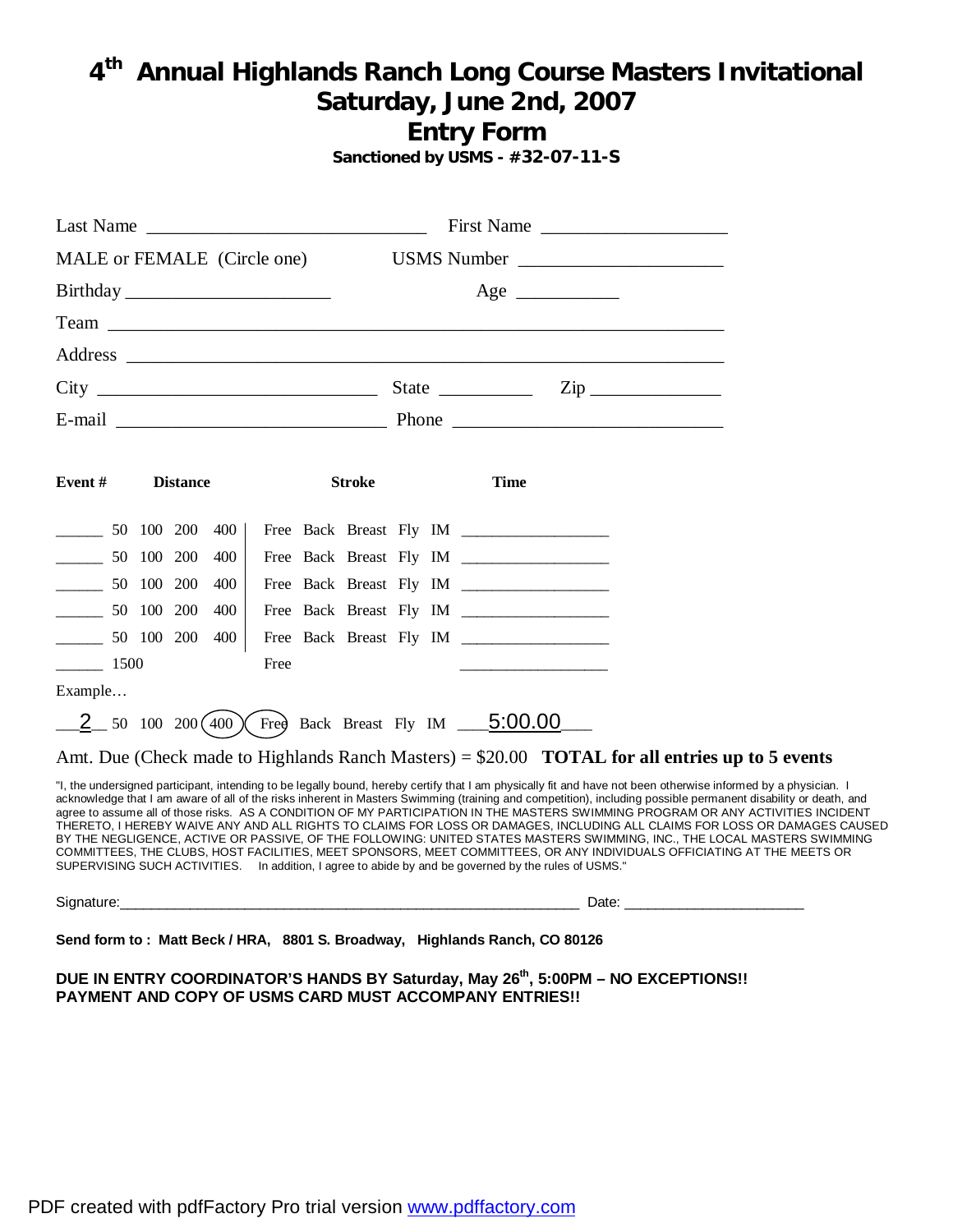### **4 Loops 4 Fun 6K Masters Open Water Swim Solo and Relays**

When: Saturday June 30<sup>th</sup>, 2007. Race Start Time: 9:10. Race Day check-in will begin at 8:00 AM and check-in will also be available at Prospect Lake on Friday evening from 6:00 PM – 7:00 PM.

**Where:** Prospect Lake in Memorial Park, Colorado Springs. Starting area will be at the west side of the lake at the bathhouse, inside the swimming area.

**Directions:** Take I-25 to Uintah exit. Turn east on Uintah St. Turn south (right) on Hancock. Turn left on Costilla. Turn right on Prospect Lake Dr. (other exits are closed for construction)

**About This Event:** This is a 1500 Kilometer loop course. One person can swim all 4 loops for 6K, or relay

teams of 2, 3 and 4 persons can split the 4 loops among the relay members in any manner. Obviously in the 4 person relay, each person must complete one loop. With the 2 and 3 person relays, any number of loops can be swim by the relay members as long as a minimum of one loop is completed by each swimmer. Relay members do NOT have to be affiliated with the same Masters club or team.

**Race Entry Fee:** Pre-race entry deadline, postmarked by June 23rd Before June 23<sup>rd</sup>: Solo entry \$20, 2 person relay: \$15 each person/ \$30 total 3 person relay: \$12 each/ \$36 total 4 person relay: \$10 each/ \$40 total After June 23<sup>rd</sup>: A late fee of \$10 is assessed for each solo/relay entry

Entry Chairman: Terri Walters **Please Make Checks Payable to:** Please Make Checks Payable to: 5624 Altitude Drive **The Contract of Air Force Aquatics Masters**" Colorado Springs, CO 80918 (719) 282-0626

**Sanctioned by** COMSA for USMS Inc. (sanction 32-07-10-OW). All swimmers must have a valid USMS registration. One day registration will be available on race day for swimmers ages 19 and above. Wet suits are not allowed. Wearing a thick silicon cap and silicon earplugs will help keep swimmers warmer if needed. Please come prepared. Prospect Lake will be available for open water practice in the summer. Last year's schedule was every Saturday evening at 6:00 PM. Please check the Colorado Springs government website for schedule and prices after Memorial Day at http://www.springsgov.com/ and go to recreation services, aquatics and Prospect Lake.

**Meet Official:** Larry Green **Safety Officer:** Jack Barry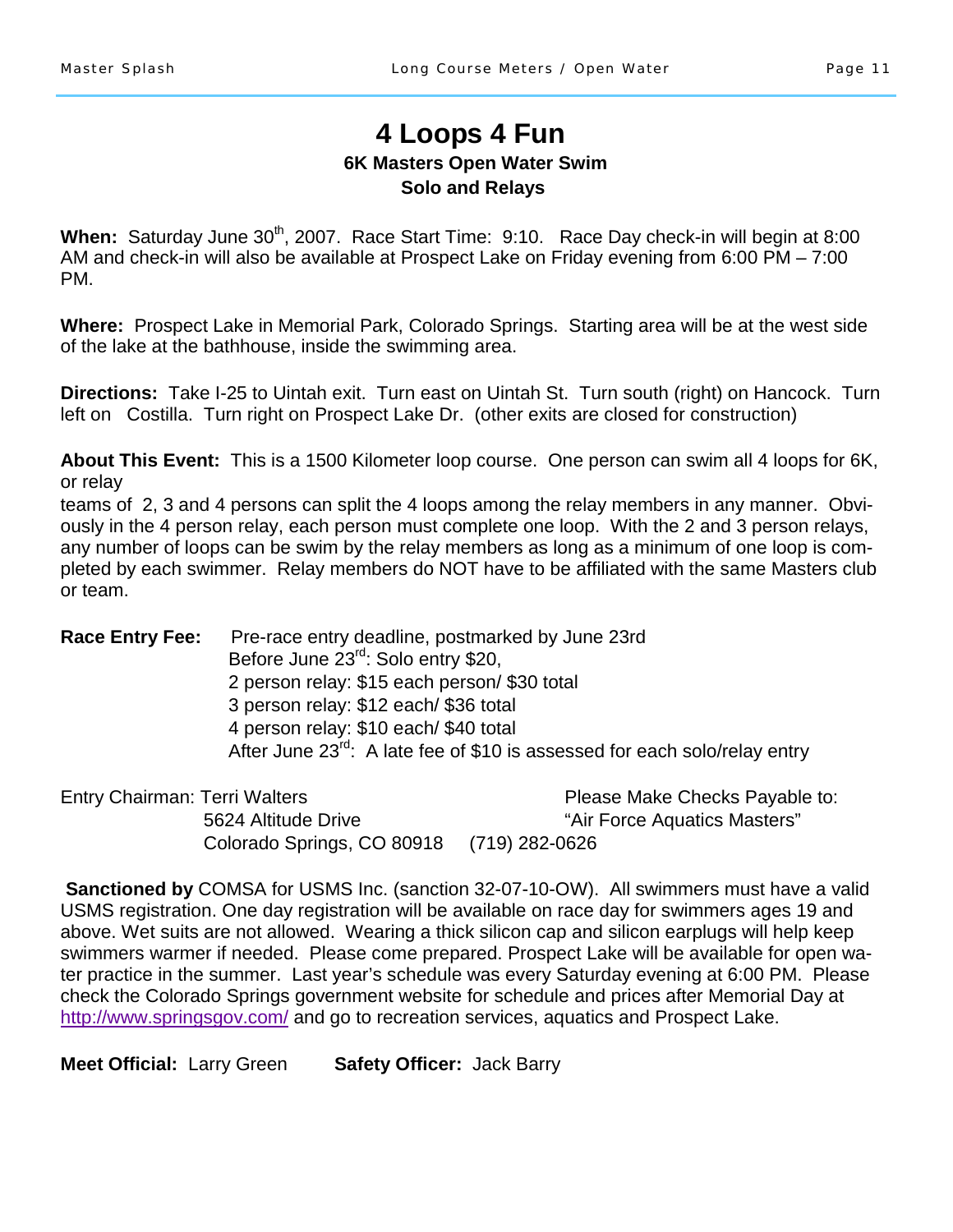|                        | 4 Loops 4 Fun<br>6K Masters Open Water Swim<br><b>Solo and Relays</b>                              |                                                                                                                     |  |
|------------------------|----------------------------------------------------------------------------------------------------|---------------------------------------------------------------------------------------------------------------------|--|
|                        |                                                                                                    |                                                                                                                     |  |
| $\bullet$              | Each person on the relay must complete the form and sign the waiver. *                             |                                                                                                                     |  |
| Entry Fees: Solo \$20: | 2 person relay \$30<br>3 person relay \$36<br>4 person relay \$40<br>T-shirts, \$10 for each shirt | <u> 1990 - Johann Barn, mars ann an t-</u><br><u> 1989 - Johann Barn, fransk politik (</u><br>Total: <b>Example</b> |  |
|                        |                                                                                                    |                                                                                                                     |  |
|                        |                                                                                                    |                                                                                                                     |  |
|                        |                                                                                                    |                                                                                                                     |  |
|                        | (please include a legible e-mail address for contact in case of incomplete entry)                  |                                                                                                                     |  |
|                        | Age __________  Male ________ Female _______  Team/Club_________________________                   |                                                                                                                     |  |
|                        | T-shirt Size small ____ medium _____ large ______ X-Large_____                                     |                                                                                                                     |  |

 Liability release. I, the undersigned participant, intending to be legally bound, hereby certify that I am physically fit and have not been otherwise informed by a physician. I acknowledge that I am aware of all the risks inherent in Masters Swimming (training and competition), including possible permanent disability or death, and agree to assume all of those risks. AS A CONDITION OF MY PARTICIPATION IN THE MASTERS SWIMMING PROGRAM OR ANY ACTIVITIES INCIDENT THERETO, I HEREBY WAIVE ANY AND ALL CLAIMS FOR LOSS OR DAMAGES CAUSED BY THE NEGLIGENCE, ACTIVE OR PASSIVE, OF THE FOLLOWING: UNITED STATES MASTERS SWIMMING, INC., THE LOCAL MASTERS SWIMMING COMMITTEES, THE CLUBS, HOST FA-CILITIES, MEET SPONSORS, MEET COMMITTEES, OR ANY INDIVIDUALS OFFICIATING AT THE MEETS OR SUPERVISING SUCH ACTIVITIES. In addition, I agree to abide by and be governed by the rules of USMS. Finally, I specifically acknowledge that I am aware of all the risks inherent in open water swimming, and agree to assume those risks.

| Signature |  |  |  |
|-----------|--|--|--|
| Date      |  |  |  |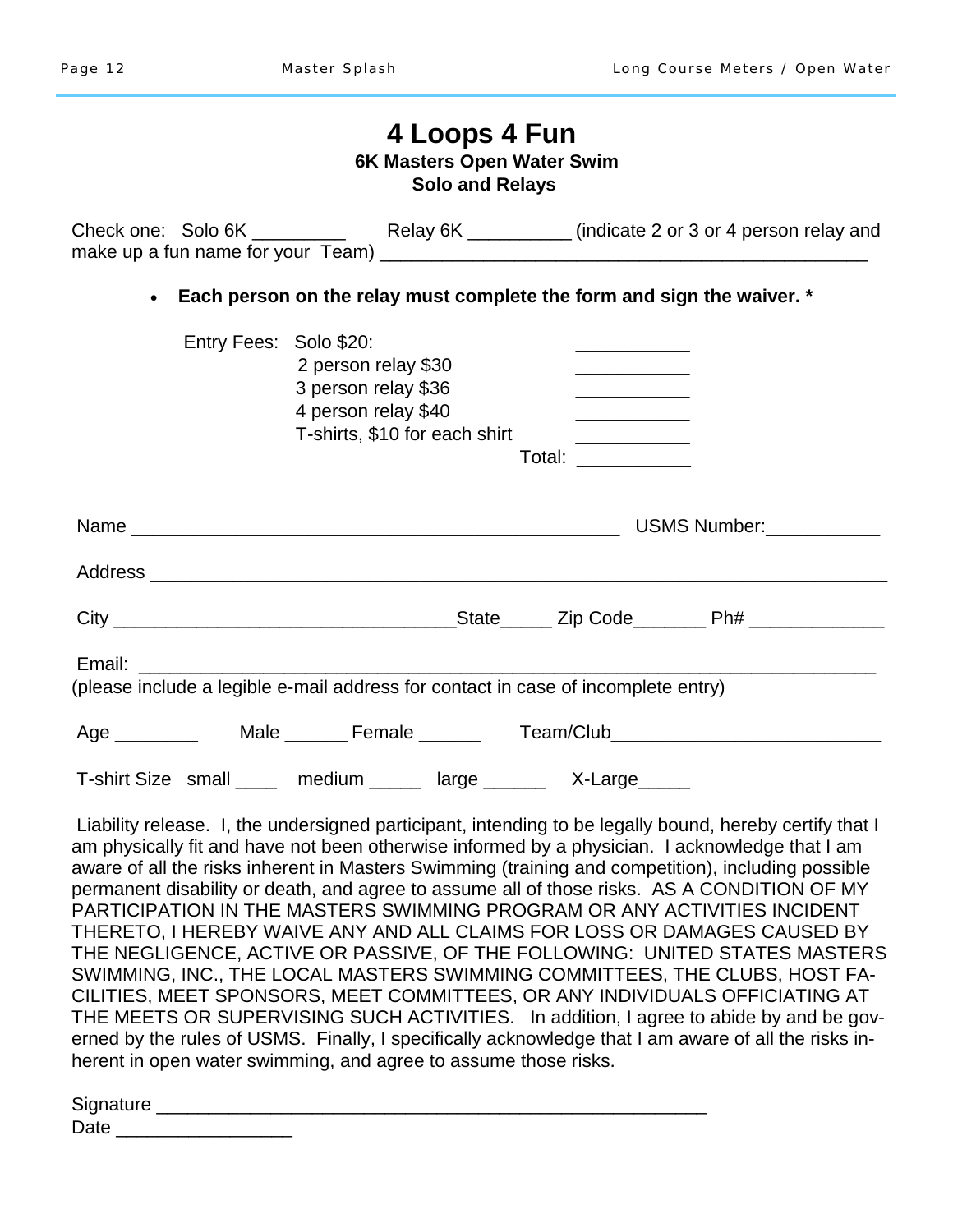*Tips from the Registrar* 

#### **Marcia Anziano—Registrar**

As of April 1, 2007, our membership stands just below 1400 registered members.

 Every spring, the opening of the Gravel Pond brings a rush of COMSA registrations. If you have friends that have not yet registered for 2007, please let them know to get their registration mailed in. As they have let their membership expire, they are not receiving this newsletter, so please pass along the word. Mail the forms in early! A current COMSA membership is required to swim at the gravel pond, and the process to get a card takes about two weeks.

 Registration fees are \$35. Please include the proper fees as stated on the form when submitting your registration. Forms sent with insufficient fees will be returned for additional payment.

 When entering a USMS sanctioned event, remember that the name on your registration is the name by which you are known to USMS. **Please use this exact name when filling out meet entries**, use of nicknames can make it difficult to match up meet results with the proper person.

 As all sanctioned USMS/COMSA events require a copy of your card, make some copies when you receive it. Then you have them available when you need to include a copy with any of these entry forms. When swimmers do not include copies of their current membership card, it requires additional tasks to be completed in order to verify the membership.



#### **Marcia Anziano—Registrar**

Meeting the goal set forth by USMS of providing services to our members, COMSA sponsored another great clinic this past Winter. The clinic was presented by Karlyn Pipes-Neilsen and Eric Neilsen from Aquatic Edge in Kona Hawaii. Three sessions, one multi-stroke and two freestyle, were presented and attendance was at the maximum. The clinics were held at the Fitzsimmons Pool, a great 33 yard pool, perfect for this type of event. Having attended all of the clinics that COMSA has sponsored to date, I feel that the organization is working to bring it's members the best possible clinics that it can for a good price.

As with each clinic that COMSA sponsors, we saw many new faces at this series along with the veterans that have attended clinics in the past. Input from attendees helps us in choosing the next series of clinics to present. Watch the newsletter and web site for information on a clinic in the Fall. It is our goal to provide at least two clinics per year. All attendees must be COMSA members to attend our clinics. The reason for this is that the COMSA LMSC underwrites a portion of the clinic cost by contributing both actual dollars and hosting the coaches at a members house, thus adding value to your USMS/COMSA membership. We hope to see more of you at our clinics in the future.

**Have you visited www.Comsa.org? Our website is the place to find sanctioned event information and registration forms, meet results, state records, the USMS national database of swim times, a listing of all the local workout groups with their practice times and contact person, minutes from the board meetings, a list of the executive officers, pictures from recent events, as well as links to other swimming websites and the USMS site. You can find helpful information on technique, training and gear. You can also find a copy of this newsletter! Kim Crouch, webmaster, welcomes your feedback and contributions. Contact her at webmaster@comsa.org. Visit www.comsa.org to sign up for updates and alerts via e-mail. The instructions are on the bottom of the page. Check it out!**